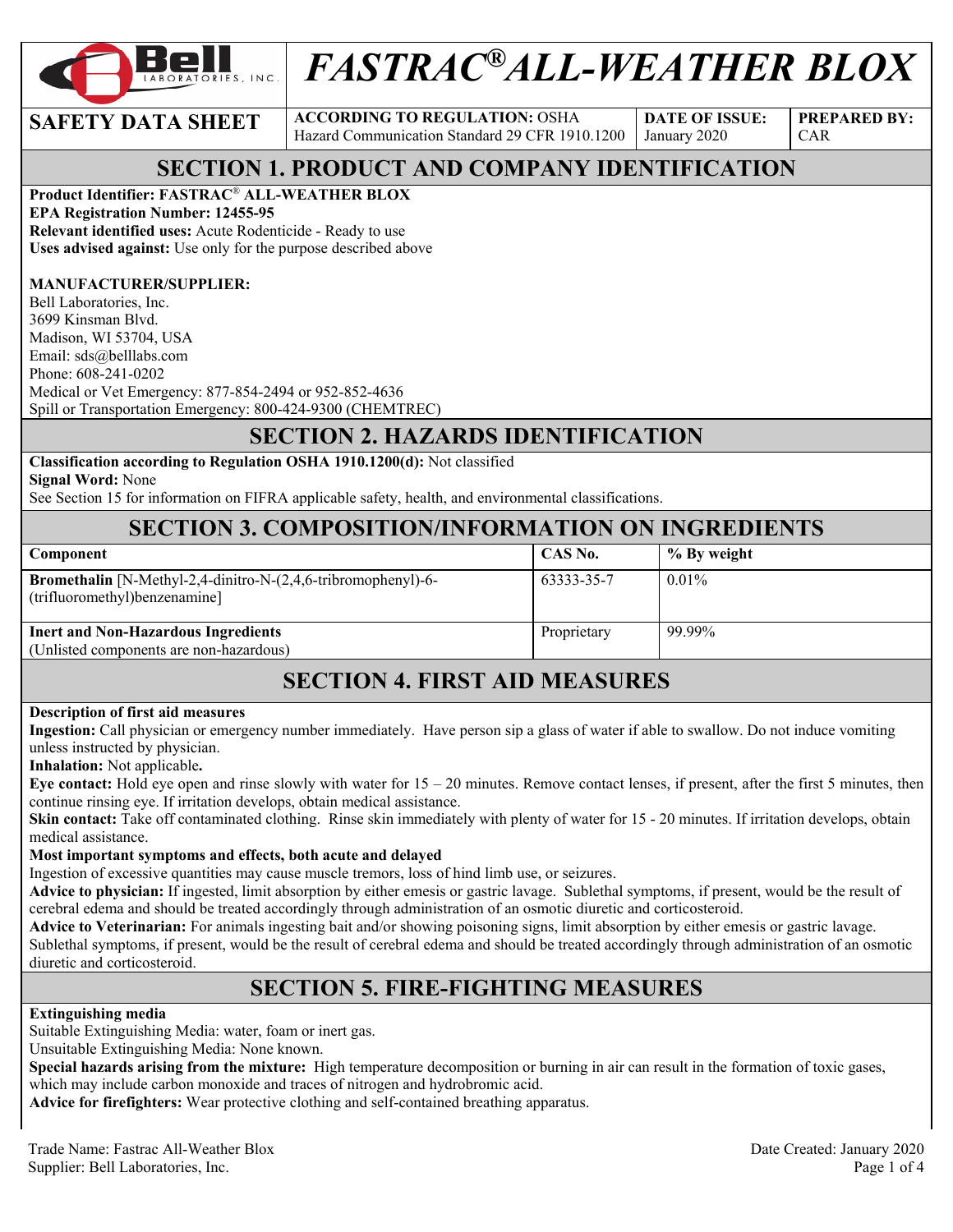#### **SECTION 6. ACCIDENTAL RELEASE MEASURES**

**Personal precautions, protective equipment and emergency procedures**: Gloves should be worn when handling the bait. Collect spillage without creating dust.

**Environmental precautions:** Do not allow bait to enter drains or water courses. Where there is contamination of streams, rivers or lakes contact the appropriate environment agency.

**Methods and materials for containment and cleaning up**

**For Containment:** Sweep up spilled material immediately. Place in properly labeled container for disposal or re-use.

**For Cleaning Up:** Wash contaminated surfaces with detergent. Dispose of all wastes in accordance with all local, regional and national regulations.

**Reference to other sections:** Refer to Sections 7, 8 & 13 for further details of personal precautions, personal protective equipment and disposal considerations.

#### **SECTION 7. HANDLING AND STORAGE**

**Precautions for safe handling**: Do not handle the product near food, animal foodstuffs or drinking water. Keep out of reach of children. Do not use near heat sources, open flame, or hot surfaces. As soon as possible, wash hands thoroughly after applying bait and before eating, drinking, chewing gum, using tobacco, or using the toilet.

**Conditions for safe storage, including any incompatibilities:** Store only in original container in a cool, dry place, inaccessible to pets and wildlife. Do not contaminate water, food or feed by storage or disposal. Keep containers closed and away from other chemicals.

#### **SECTION 8. EXPOSURE CONTROLS/PERSONAL PROTECTION**

| <b>Established Limits</b> |                 |                 |                     |  |
|---------------------------|-----------------|-----------------|---------------------|--|
| Component                 | OSHA            | ACGIH           | <b>Other Limits</b> |  |
| <b>Bromethalin</b>        | Not Established | Not Established | Not Established     |  |

**Appropriate Engineering Controls:** Not required

**Occupational exposure limits:** Not established

**Personal Protective Equipment:** 

**Respiratory protection:** Not required

**Eye protection:** Not required

**Skin protection:** Shoes plus socks, and waterproof gloves.

**Hygiene recommendations:** Wash thoroughly with soap and water after handling.

# **SECTION 9. PHYSICAL AND CHEMICAL PROPERTIES**

| Information on basic physical and chemical properties |                            |
|-------------------------------------------------------|----------------------------|
| Appearance/Color:                                     | Purple wax block           |
| Odor:                                                 | Sweet grain-like           |
| <b>Odor Threshold:</b>                                | No Data                    |
| pH:                                                   | No Data                    |
| <b>Melting point:</b>                                 | No Data                    |
| <b>Boiling point:</b>                                 | No Data                    |
| <b>Flash point:</b>                                   | No Data                    |
| <b>Evaporation rate:</b>                              | No Data                    |
| <b>Flammability:</b>                                  | No Data                    |
| <b>Upper/lower flammability or explosive limits:</b>  | No Data                    |
| <b>Vapor Pressure:</b>                                | No Data                    |
| <b>Vapor Density:</b>                                 | No Data                    |
| <b>Relative Density:</b>                              | 1.16 g/mL @ $20^{\circ}$ C |
| <b>Solubility (water):</b>                            | No Data                    |
| <b>Solubility (solvents):</b>                         | No Data                    |
| Partition coefficient: n-octanol/water:               | No Data                    |
| <b>Auto-ignition temperature:</b>                     | No Data                    |
| <b>Decomposition temperature:</b>                     | No Data                    |
| <b>Viscosity:</b>                                     | No Data                    |
|                                                       |                            |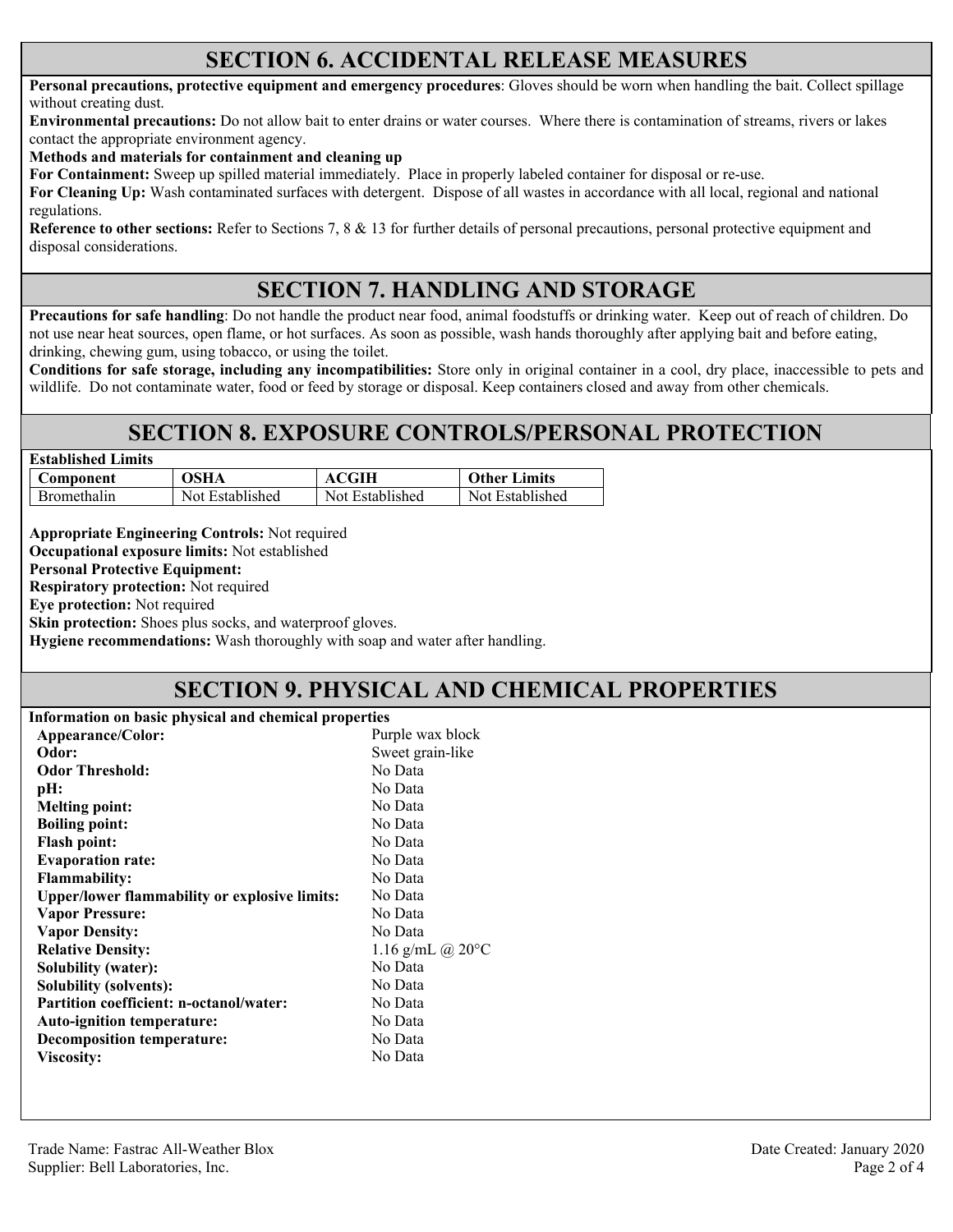# **SECTION 10. STABILITY AND REACTIVITY**

**Reactivity:** Stable when stored in original container in a cool, dry location.

**Chemical stability:** Stable when stored in original container in a cool, dry location.

**Possibility of hazardous reactions:** Refer to Hazardous decomposition products

**Conditions to avoid:** Avoid extreme temperatures (below 0°C or above 40°C).

**Incompatible materials**: Avoid strongly alkaline materials.

**Hazardous decomposition products:** High temperature decomposition or burning in air can result in the formation of toxic gases, which may include carbon monoxide and traces of nitrogen and hydrobromic acid.

# **SECTION 11. TOXICOLOGICAL INFORMATION**

**Information on toxicological effects** 

**Acute Toxicity** 

**LD50, oral (ingestion):** >5000 mg/kg (rats) (Bromethalin Rat LD50 oral: 10.7 (males), 9.1 (females) mg/kg bw).

**LD50, dermal (skin contact):** > 5000 mg/kg (rats) (Bromethalin rabbit LD50 dermal: 2000 mg/kg bw).

**LC50, inhalation:** Product is a wax block and therefore exposure by inhalation is not relevant.

**Skin corrosion/irritation:** Not irritating to skin.

**Serious eye damage/Irritation:** Not irritating to eyes.

**Respiratory or skin sensitization:** Dermal sensitization: Not a Sensitizer (Guinea pig maximization test).

**Germ cell mutagenicity:** Contains no components known to have a mutagenetic effect.

**Carcinogenicity:** Contains no components known to have a carcinogenetic effect**.** 

| Jomponents | VTD<br>. . | $\mathbf{D}$ | лен<br>VOLLA |
|------------|------------|--------------|--------------|
| nethalin   | Noi        | Not.         | listed       |
| . ) I '    | listed     | listed       | -Not         |

**Reproductive Toxicity:** No data

**Aspiration Hazard:** Not applicable. Product is a wax block.

**Target Organ Effects:** None.

#### **SECTION 12. ECOLOGICAL INFORMATION**

**Ecotoxicity Effects:** This product is extremely toxic to birds and mammals. Do not apply this product directly to water, where surface water is present or to intertidal areas below the mean high water mark. Carefully follow label cautions and directions to reduce hazards to children, pets and non-target wildlife.

**Persistence and degradability:** Product is inherently biodegradable.

**Bioaccumulative potential:** Not determined. Bromethalin water solubility is extremely low (< 0.1mg/l).

**Mobility in Soil:** Not determined. Mobility of bromethalin in soil is considered to be limited.

**Other adverse effects:** None.

# **SECTION 13. DISPOSAL CONSIDERATIONS**

Do not contaminate water, food or feed by storage or disposal.

**Pesticide Storage:** Store only in original container in a cool, dry place inaccessible to children and pets. Keep containers closed and away from other chemicals.

**Pesticide Disposal:** Wastes resulting from the use of this product according to the label instructions must be disposed of as specified on the product label. **RCRA waste status:** This product is not regulated as a hazardous waste under Federal law. State and local regulation may affect the disposal of this product. Consult your state or local environmental agency for disposal of waste generated other than by use according to label instructions.

**Container Handling:** Non-refillable container. Do not reuse or refill this container. [Plastic:] Offer for recycling or reconditioning; or puncture and dispose of in a sanitary landfill; or by incineration. In most states, burning is not allowed. [Paper:] Dispose of empty container by placing in trash, at an approved waste disposal facility or by incineration. In most states, burning is not allowed. **RCRA Waste Status:** This product is not regulated as a hazardous waste under Federal law.

# **SECTION 14. TRANSPORT INFORMATION**

Trade Name: Fastrac All-Weather Blox Date Created: January 2020 **UN number:** Not regulated **UN proper shipping name:** Not regulated **Transport hazard class(es):** Not regulated **Packing group:** Not regulated **Environmental Hazards DOT Road/Rail:** Not considered hazardous for transportation via road/rail. **DOT Maritime:** Not considered hazardous for transportation by vessel. **DOT Air:** Not considered hazardous for transportation by air. **Freight Classification:** LTL Class 60 **Transport in bulk according to Annex II of MARPOL 73/78 and the IBC code:** Not applicable **Special precautions for user:** None

Supplier: Bell Laboratories, Inc. 2008 and 2008 and 2008 and 2008 and 2008 and 2008 and 2008 and 2008 and 2008 and 2008 and 2008 and 2008 and 2008 and 2008 and 2008 and 2008 and 2008 and 2008 and 2008 and 2008 and 2008 and